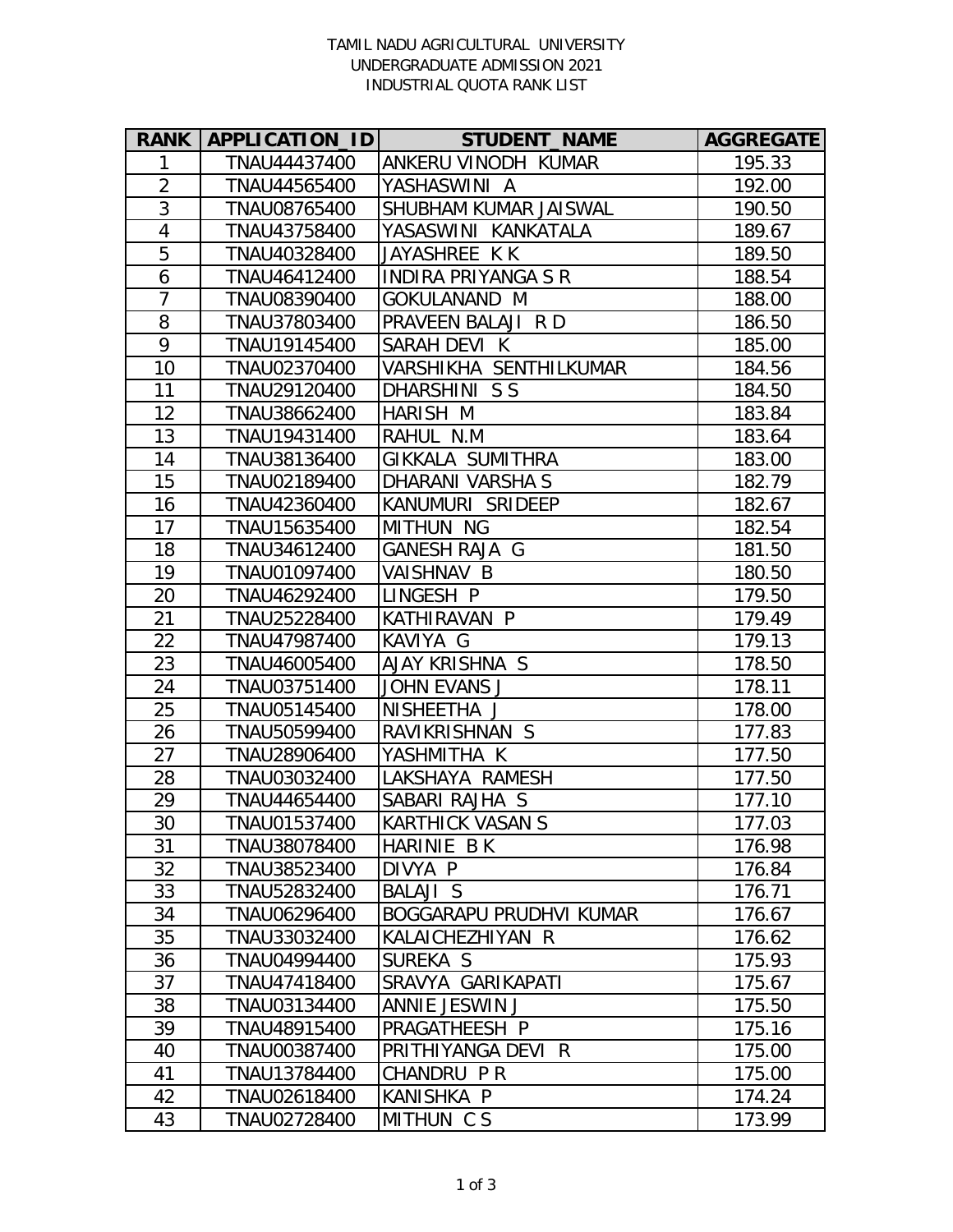## TAMIL NADU AGRICULTURAL UNIVERSITY UNDERGRADUATE ADMISSION 2021 INDUSTRIAL QUOTA RANK LIST

| <b>RANK</b> | <b>APPLICATION IDI</b> | <b>STUDENT_NAME</b>              | <b>AGGREGATE</b> |
|-------------|------------------------|----------------------------------|------------------|
| 44          | TNAU34103400           | SYLVANA U KANNA                  | 173.70           |
| 45          | TNAU46470400           | RAHUL MARRI                      | 173.33           |
| 46          | TNAU23416400           | RAJA SHRUTHI R                   | 172.93           |
| 47          | TNAU10745400           | SURIYA R                         | 172.09           |
| 48          | TNAU13740400           | SHIVA T.S                        | 172.00           |
| 49          | TNAU27420400           | SANJAY M                         | 171.68           |
| 50          | TNAU02516400           | <b>SWETHA THANGARASU T</b>       | 170.55           |
| 51          | TNAU23868400           | YAMUNA J                         | 170.50           |
| 52          | TNAU41007400           | MEGASURIYAN A                    | 170.00           |
| 53          | TNAU42669400           | PRANESH P.S                      | 169.50           |
| 54          | TNAU01140400           | MEI RAGHUL A.V.                  | 169.50           |
| 55          | TNAU48606400           | ANBUMANI S                       | 169.35           |
| 56          | TNAU07854400           | THANGADURAI S                    | 168.50           |
| 57          | TNAU00921400           | NAVEEN KUMAR R                   | 168.00           |
| 58          | TNAU05480400           | SUDHARSHAN S.M.                  | 168.00           |
| 59          | TNAU21223400           | <b>KEERTHANA S</b>               | 168.00           |
| 60          | TNAU44896400           | SWAROOBAN M M                    | 166.46           |
| 61          | TNAU20349400           | SWETHA S                         | 166.41           |
| 62          | TNAU03636400           | KARTHICK .B                      | 166.00           |
| 63          | TNAU12548400           | SRIDHARAN R                      | 165.95           |
| 64          | TNAU13357400           | PRIYANKA G                       | 165.87           |
| 65          | TNAU49538400           | SHARMILA M                       | 165.11           |
| 66          | TNAU09196400           | ABINANDAN R                      | 165.00           |
| 67          | TNAU35316400           | <b>BHARATH PRABUDASS</b>         | 164.95           |
| 68          | TNAU02939400           | AJEY KUMAR K                     | 164.55           |
| 69          | TNAU17728400           | SASMITHA B                       | 163.84           |
| 70          | TNAU25745400           | <b>BALAJI A</b>                  | 163.50           |
| 71          | TNAU22392400           | UKESH ARJUN K                    | 163.00           |
| 72          | TNAU13017400           | <b>MAMATHI</b><br>$\blacksquare$ | 162.67           |
| 73          | TNAU46186400           | RUSHWA NITHIN M                  | 162.50           |
| 74          | TNAU14277400           | YUVARAJ S                        | 162.14           |
| 75          | TNAU11683400           | AKASH C                          | 162.13           |
| 76          | TNAU22803400           | THIRUMALAI M                     | 161.71           |
| 77          | TNAU12043400           | JAYANTH K N                      | 160.97           |
| 78          | TNAU25303400           | LAKSHMAN KRUTHIK K.K             | 160.54           |
| 79          | TNAU33468400           | SHRI HARISH BALAJI T             | 159.50           |
| 80          | TNAU40052400           | SIRI CHANDANA MALLIKANTI         | 157.33           |
| 81          | TNAU24293400           | ALEX MENACHERY                   | 156.50           |
| 82          | TNAU14663400           | MANIKANDA SUBRAMANIYAGANAPAT     | 156.50           |
| 83          | TNAU14306400           | SABARINATHAN P                   | 156.12           |
| 84          | TNAU17005400           | MAHALAKSHMI S                    | 155.76           |
| 85          | TNAU06535400           | <b>MATHAN MITHRAN K</b>          | 155.63           |
| 86          | TNAU42745400           | SUPRIYA S                        | 155.50           |